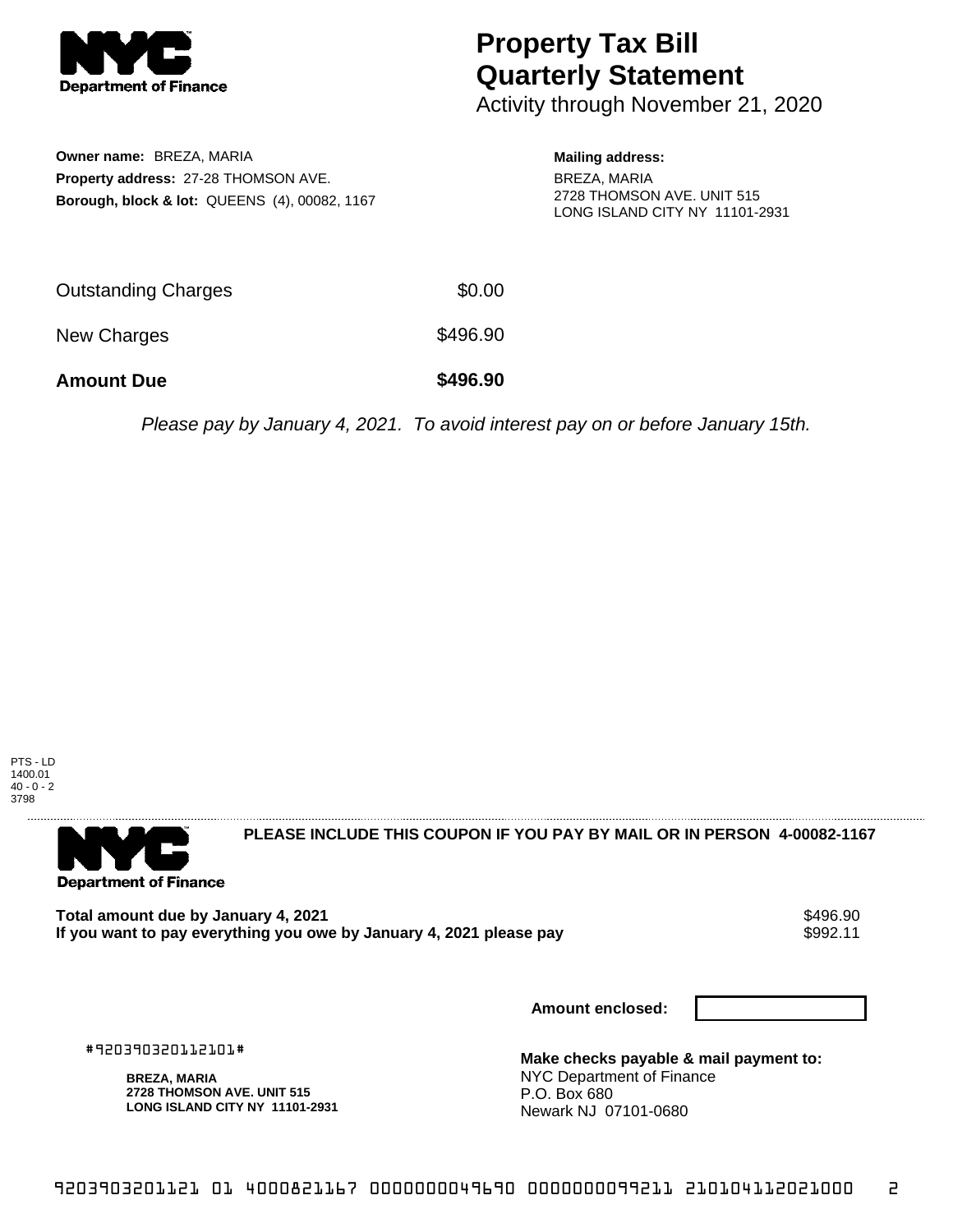

| <b>Billing Summary</b>                                                     | <b>Activity Date Due Date</b> |                     | Amount        |
|----------------------------------------------------------------------------|-------------------------------|---------------------|---------------|
| Outstanding charges including interest and payments                        |                               |                     | \$0.00        |
| <b>Finance-Property Tax</b>                                                |                               | 01/01/2021          | \$524.24      |
| <b>Adopted Tax Rate</b>                                                    |                               |                     | $$-27.34$     |
| <b>Total amount due</b>                                                    |                               |                     | \$496.90      |
| <b>Tax Year Charges Remaining</b>                                          | <b>Activity Date</b>          | <b>Due Date</b>     | <b>Amount</b> |
| <b>Finance-Property Tax</b>                                                |                               | 04/01/2021          | \$524.24      |
| <b>Adopted Tax Rate</b>                                                    |                               |                     | $$-27.34$     |
| Total tax year charges remaining                                           |                               |                     | \$496.90      |
| If you want to pay everything you owe by January 4, 2021 please pay        |                               |                     | \$992.11      |
| If you pay everything you owe by January 4, 2021, you would save:          |                               |                     | \$1.69        |
| How We Calculated Your Property Tax For July 1, 2020 Through June 30, 2021 |                               |                     |               |
|                                                                            |                               | <b>Overall</b>      |               |
| Tax class 2 - Residential More Than 10 Units                               |                               | <b>Tax Rate</b>     |               |
| Original tax rate billed                                                   |                               | 12.4730%            |               |
| New Tax rate                                                               |                               | 12.2670%            |               |
| <b>Estimated Market Value \$133,706</b>                                    |                               |                     |               |
|                                                                            |                               |                     | <b>Taxes</b>  |
| <b>Billable Assessed Value</b>                                             |                               | \$55,245            |               |
| J-51 Alteration                                                            |                               | $-28,714.00$        |               |
| <b>Taxable Value</b>                                                       |                               | \$26,531 x 12.2670% |               |
| <b>Tax Before Abatements and STAR</b>                                      |                               | \$3,254.56          | \$3,254.56    |
| J51 Abatement                                                              |                               |                     | $$-1,212.28$  |
| Annual property tax                                                        |                               |                     | \$2,042.28    |
| Original property tax billed in June 2020                                  |                               |                     | \$2,096.96    |
| <b>Change In Property Tax Bill Based On New Tax Rate</b>                   |                               |                     | $$-54.68$     |

**NEW LAW:** To learn about Local Law 147, which requires residential buildings with three or more units to create a policy on smoking and share it with current and prospective tenants, visit www.nyc.gov/health/tobaccocontrol.

## **Home banking payment instructions:**

- 1. **Log** into your bank or online bill pay website.
- 2. **Add** the new payee: NYC DOF Property Tax. Enter your account number, which is your boro, block and lot, as it appears here: 4-00082-1167 . You may also need to enter the address for the Department of Finance. The address is P.O. Box 680, Newark NJ 07101-0680.
- 3. **Schedule** your online payment using your checking or savings account.

## **Did Your Mailing Address Change?** If so, please visit us at **nyc.gov/changemailingaddress** or call **311.**

When you provide a check as payment, you authorize us either to use information from your check to make a one-time electronic fund transfer from your account or to process the payment as a check transaction.